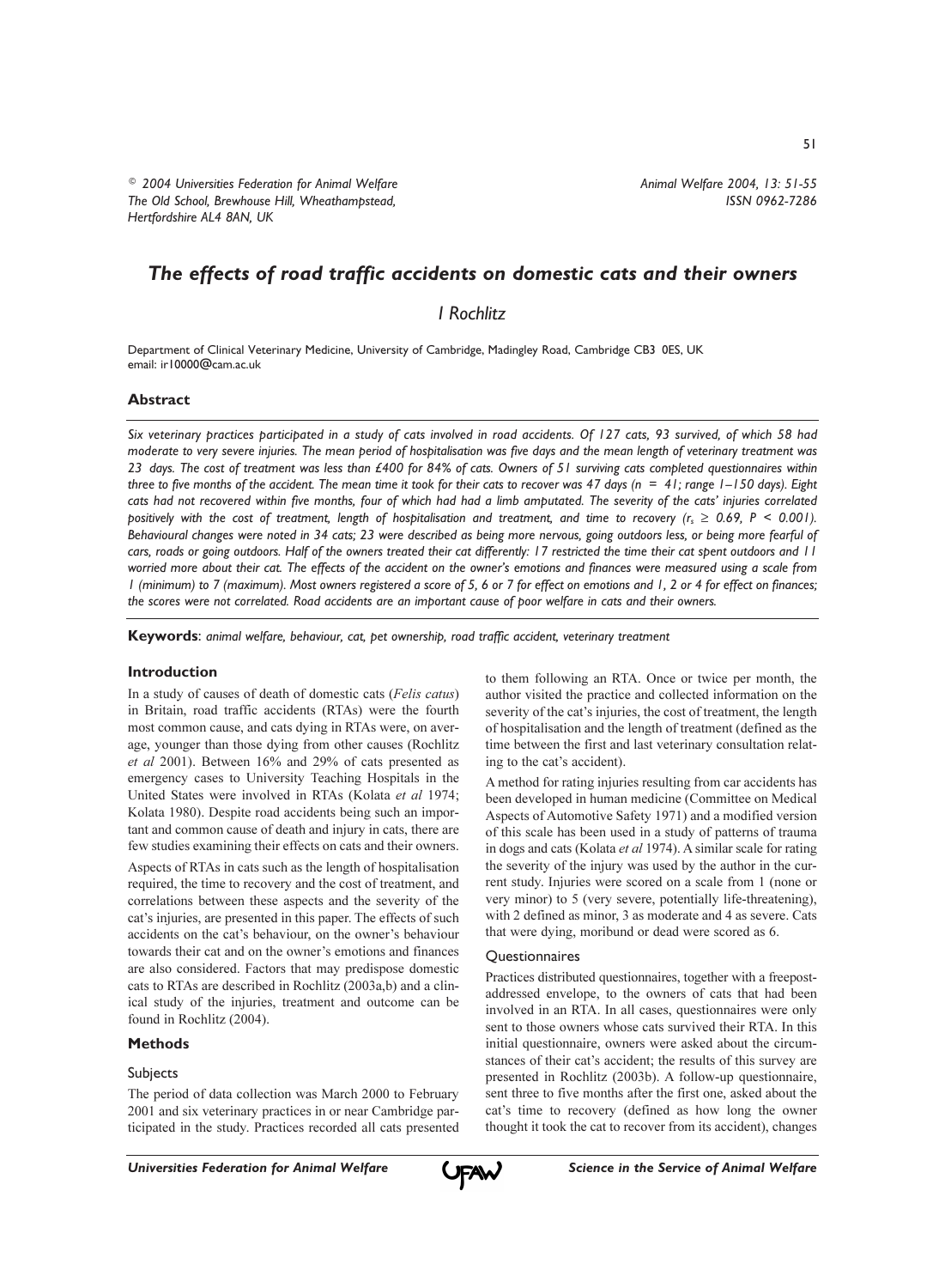| Time (days) | Length of hospitalisation ( $n = 75$ ) | Length of treatment $(n = 92)$ | Time to recovery $(n = 49)$ |
|-------------|----------------------------------------|--------------------------------|-----------------------------|
|             | $14.5$ (11)                            | 12(11)                         |                             |
| $2 - 7$     | 72 (54)                                | 23(21)                         | 8(4)                        |
| $8 - 14$    | 9.5(7)                                 | 16(15)                         | 10(5)                       |
| $15 - 30$   | 4(3)                                   | 24(22)                         | 20(10)                      |
| $31 - 61$   |                                        | 17.5(16)                       | 31(15)                      |
| $62 - 91$   |                                        | 2(2)                           |                             |
| $92 - 120$  |                                        | 5.5(5)                         | 10(5)                       |
| $121 - 150$ |                                        |                                | 4(2)                        |
| > 150       |                                        |                                | 16(8)                       |

Table | Cats in road traffic accidents: length of hospitalisation, length of treatment and time to recovery. Percentage (number) of cats.

in the cat's behaviour and in the owner's behaviour towards the cat, and the emotional and financial effects of the accident on the owner.

The effects of the RTA on the owner's emotions and finances were measured using a semantic differential scaling method (Bernard 1994, pp 289-309). Owners were asked to put a cross on a line, with the start of the line (on the left) representing a minimal effect and the end (on the right) a maximal effect. The line was then divided into a sevenpoint scale, with 1 being the minimum and 7 the maximum, and a score assigned according to the position of the cross. There was one line for effect on emotions and another for effect on finances.

### Statistical analysis

Associations between the cat's injury score and the cost of treatment, length of hospitalisation, length of treatment, time to recovery, effect on owner's emotions and effect on owner's finances were examined using the Spearman rankorder correlation coefficient (Siegel & Castellan 1988, pp 235-244). Data were analysed using SPSS version 10 for the Macintosh (SPSS Inc).

# **Results**

# Injury scores, cost of treatment, and length of hospitalisation and treatment

Data were collected on 127 cats during the study. Sixteen cats (14 owned and two stray) were dead on arrival at the practices. A further eleven cats (10 owned and one stray) died, seven within one day, three after two days and one after five days of treatment. Seven cats (four owned and three stray) were euthanased, six within one day and one three days later. Of the owned cats, one (with an injury score of 5) was euthanased at the owner's request; she was found collapsed in the garden by her owner and the veterinary surgeon thought she had a ruptured bladder. One cat was euthanased after radiography revealed a transected spinal cord, and another after exploratory surgery revealed extensive damage to the kidneys indicating a hopeless prognosis. Another cat was moribund, with abdominal wounds that were infested with maggots, and was also euthanased on veterinary advice.

One stray cat was euthanased because its condition was deteriorating, and it had neurological deficits (inability to

urinate) that indicated a poor prognosis. Another was euthanased because it had infected wounds and fractures of both hindlegs, as well as evidence of a previous limb fracture that had healed poorly. The impression was that it had sustained its injuries several days previously. The third stray that was euthanased had neurological symptoms indicating transection of the spinal cord.

For the remaining 93 cats, the most frequent injury score was 3 (33 cats), followed by 4 (20 cats), 2 (20 cats) and 1 (15 cats). The mean cost of veterinary treatment was £227.20 and the median £112.32 (data from 112 cats), with a range from zero to £1510. The cost of veterinary treatment was less than £400 for 84% of cats.

Seventy-five cats were hospitalised; the mean period of hospitalisation was five days (median three days, mode two days), with 72% of cats being hospitalised for between two and seven days (Table 1). One cat was hospitalised for 26 days; it had extensive soft tissue injuries to its forelimb and its elderly owner was unable to bring the cat to the practice every two to three days, as required, for dressing changes. Another cat with bladder and pelvic injuries was hospitalised for a long period because its owner was unable to administer treatment.

The mean length of treatment was 23 days (median 15 days, mode one day,  $n = 92$ ). While 75% of cats required less than one month of treatment, five cats needed up to four months (Table 1). Three of these cats had extensive limb injuries. One of these was the cat with a forelimb injury, mentioned previously; in this case, after three months of conservative treatment aimed at preserving the limb, it had to be amputated. Another cat with a forelimb fracture developed nerve damage and had to be cage-rested for four months, and another was an old cat with a complex hindlimb fracture that took a long time to heal. Two cats had severe injuries to the face, which made it difficult for them to eat and groom themselves, so they required a long period of nursing care.

## Time to recovery, changes in behaviour, and emotional and financial effects

Fifty-one owners completed the follow-up questionnaire. According to their owners, 41 cats (84%,  $n = 49$ ) had recovered. The mean time to recovery was 47 days (median 45 days, mode 60 days). Nineteen cats had recovered within one month and 15 within two months; seven cats needed up to five months to recover from their accident (Table 1).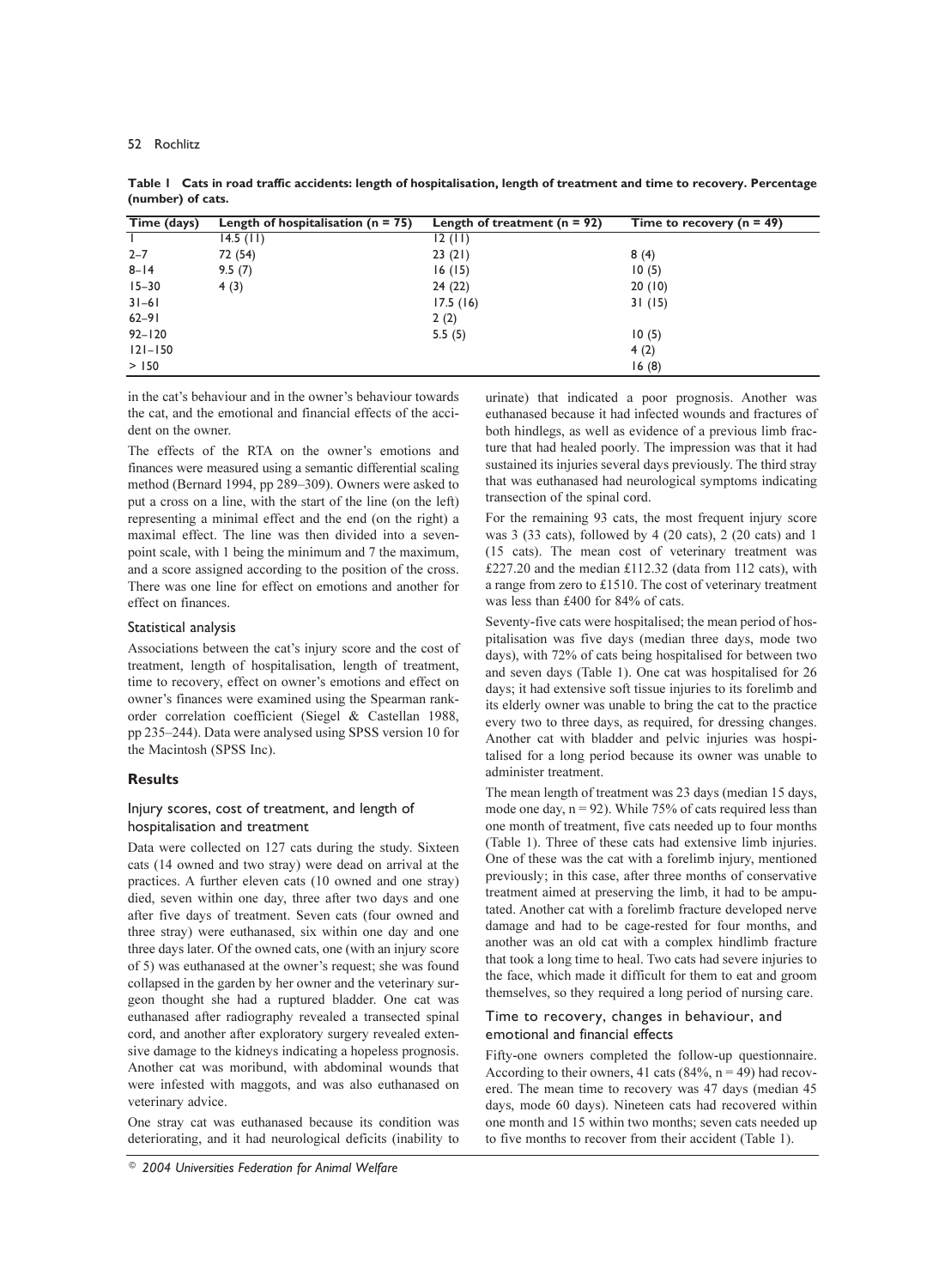Owners of eight cats said that their cats had not recovered from their injuries within five months of the accident. Four of these cats had had a limb amputated, one had ongoing bladder and bowel problems, three cats had pelvic injuries and one a ruptured diaphragm as well as pelvic injuries. Two cats with pelvic injuries still required cage-rest at home, in order to restrict their movement and promote healing. Owners of cats that had lost a limb commented on the disability this presented to the cat, for example causing difficulty in jumping and grooming. Another cat had recovered from its limb amputation within 45 days (eight cats in the study had had a limb amputated, and questionnaires were received for five of them).

Two-thirds of owners said that their cat's behaviour had changed in the five months following the accident. Twelve cats were described as being more nervous, 11 as more affectionate, eight cats went outdoors less, and eight were described as being more fearful of cars, roads or going outside (some cats showed more than one behavioural change).

Half of the owners said that, following the accident, they treated their cat differently. Eleven cats were now kept in at night, four were kept indoors more, and two were no longer allowed outdoors. Four owners said that they paid more attention to their cat, and 11 worried more about their cat. Other comments from owners included: they found it distressing to see their cat in pain; they found it difficult to maintain long-term cage rest for their cat; and their cat attempted to hide whenever they had to medicate it. Using the semantic differential scale, most owners registered a score of 5 (26%), 6 (24%) or 7 (22%) for effect on emotions, and a score of  $1(24\%)$ ,  $2(18\%)$  or  $4(18\%)$  for effect on finances (Figure 1).

### Correlations between injury scores and other measurements

As follow-up questionnaires were received only from owners of cats that had survived their accident, the injury scores for these cats were on a scale from 1 to 5. There were strong correlations, with correlation coefficients of 0.7–0.89 (Fowler & Cohen 1995, pp 80–86), between the injury score and cost of treatment, length of hospitalisation and length of treatment, and between cost and length of hospitalisation and length of treatment. There was no correlation between the effect of the accident on the owner's emotions and the effect on their finances (data not shown).

### **Discussion**

Of 127 cats in the study, 16 cats were dead at presentation. Owners brought these cats to the practice so that a professional person could confirm the cat's death and arrange for disposal of the animal. Of 111 cats alive at presentation, 93 (84%) survived their accident despite 25 (23%) having severe to very severe injuries. It is possible that cats with minor injuries are not brought in for veterinary attention, because their owners do not think it is necessary or are unaware that their cat has been injured, and cats with severe injuries may die before they reach the practice.





This study did not investigate how the owners and veterinary surgeons decided whether to treat the injured cat or to opt for euthanasia. This process is influenced by many factors, such as the severity of the injuries, the length and nature of the treatment required, the age of the cat, preexisting medical conditions, the likely outcome, the owner's feelings and the cost of treatment. In this study, all seven cats that were euthanased had very severe injuries, most of them indicating a hopeless prognosis, so these cats were euthanased on humane grounds. The practices were wellserved by local animal charities, such as The Royal Society for the Prevention of Cruelty to Animals (RSPCA) and The Blue Cross. Three cats were referred to the local RSPCA clinic after receiving initial treatment at the practices, as their owners were concerned about the cost of treatment, and one owner received financial aid from two animal charities.

The cost of veterinary treatment depends on many factors, including the treatment required, the facilities of the practice, the standard of care offered and the expectations of the owner. While it is not possible to comment on the cost of treatment directly, 35 out of 50 owners assigned a score of 4 or less (out of 7) when assessing the impact of the accident on their finances. This suggests that the cost of the accident did not represent a major outlay for these owners, although one owner commented on the high cost of veterinary fees and three said that they had had difficulty in meeting the costs. Six cats were insured (one of which required treatment costing £1510), and the owner of another cat insured it after the accident.

Most cats were hospitalised for one week or less and required up to one month of veterinary treatment. While data on the length of time for which cats are hospitalised and treated for various conditions are lacking, the impression is that these periods are relatively short, despite the severity of the injuries sustained. In veterinary medicine,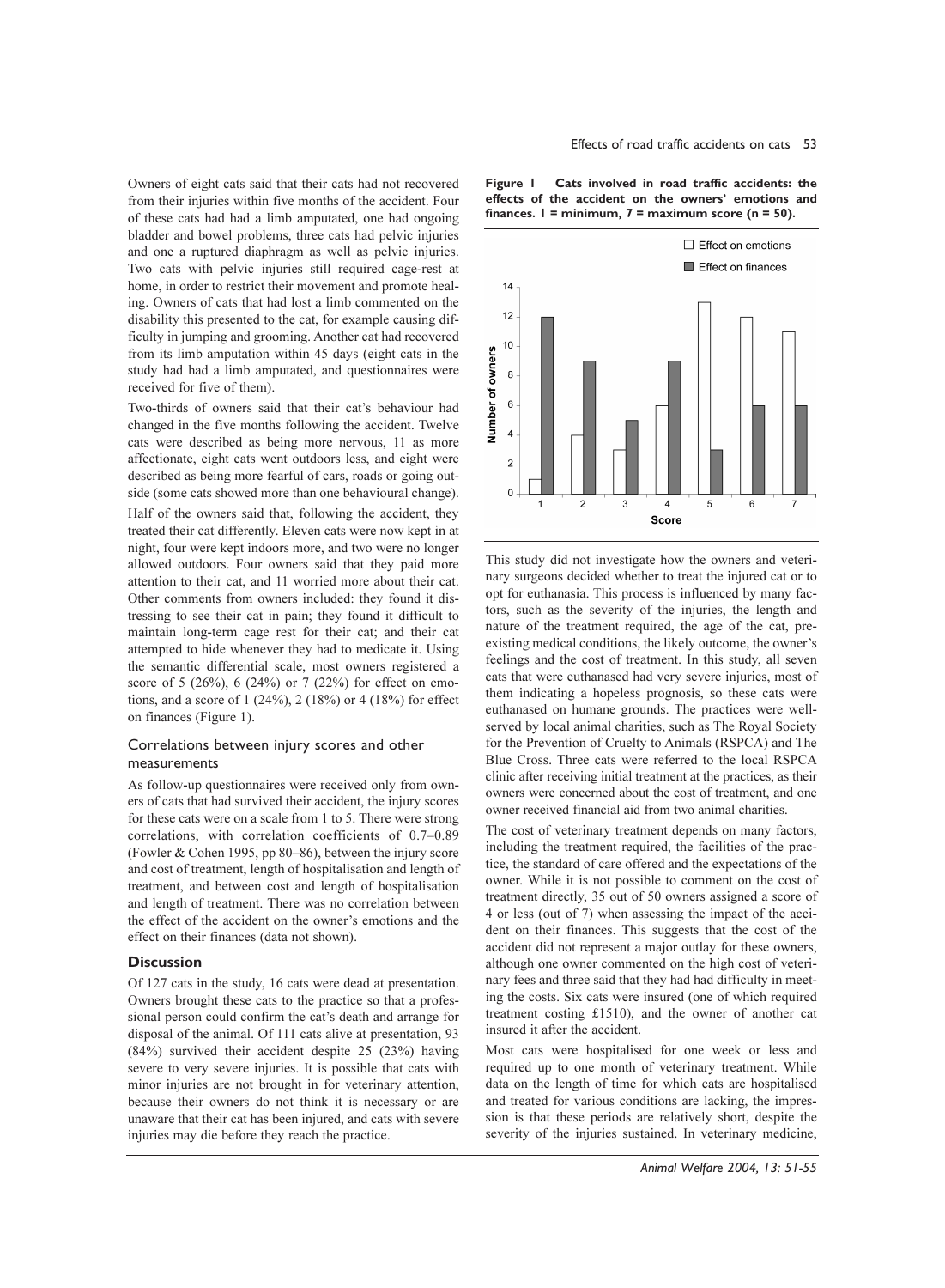cats are often regarded as animals with remarkable healing abilities that recover rapidly, and usually uneventfully, from injuries. However, information from the follow-up questionnaires suggests that this may not always be the case, as the time to recovery, determined by the owner, was on average twice as long as the length of veterinary treatment. While it is difficult to generalise, it appears that injuries to the face, pelvis and limbs required prolonged periods of treatment, and cats with injuries to the pelvis and limbs took a long time to recover. This should be taken into consideration when the owner and veterinarian decide whether to embark on treatment of an injured cat. It is impossible, however, to know at the beginning whether the course of treatment will be uneventful or whether complications will develop.

Half of the cats that had not recovered within five months of their RTA had had a limb amputation. The decision whether to attempt complex orthopaedic surgery in order the salvage the limb, or to opt for amputation, is a difficult one. Several operations may be needed to repair the limb, the cat may be in discomfort for some time, there is no guarantee of success and the financial costs may be considerable. Indeed, of eight cats in the study that had a limb amputated, initial orthopaedic surgery was attempted in three but was unsuccessful. Amputation is usually a straightforward procedure, surgical complications are uncommon and the cost is moderate. Owners may therefore opt for amputation rather than for a complex and costly operation that may not succeed. In a study using telephone interviews of owners, 41 of 44 dogs recovered well following the amputation of a limb, and most had adapted within one month of the surgery (Kirpensteijn et al 1999). In veterinary practice it is generally assumed that cats adjust well and rapidly to the loss of a limb. While the purpose of the current study was not specifically to examine this aspect, the owners' reports suggest that recovery following limb amputation in cats may be slow. Cats are agile animals that move rapidly and like to climb and jump, so the loss of a limb is a significant disability. An objective method of assessing recovery following limb amputation would be useful. In the dog study (Kirpensteijn et al 1999), it appeared that some owners were contacted a considerable time after their dog's amputation, whereas in the current study owners were questioned within five months of their cat's amputation; this difference may have influenced the responses.

A number of behavioural changes were noted in cats following their accident. Of 34 cats showing a change, 23 were described as being more nervous, going outdoors less, or being more fearful of cars, roads or going outside. This change in behaviour would be the appropriate adaptive response following a road accident; how long this response persists and how effective it is were not examined. In a questionnaire-based study of 66 cats that had been involved in RTAs, 12% had been in at least one road accident previously (Rochlitz 2003b).

Eleven cats were described as being more affectionate, 17 owners restricted their cat's access to the outdoors and 11 worried more about their cat. Affection and unconditional love from pet cats are reported to be among the primary benefits of the human-cat relationship (Zasloff & Kidd 1994), and in situations where prolonged nursing is required, strong bonds will develop between the owner and pet (Stewart 1999, pp 3–17). In a study of the effects of quarantine, cats were described by their owners as being more friendly, affectionate and timid at release, and three months later as more affectionate, nervous and vocal than before quarantine (Rochlitz et al 1998). Traumatic events, such as injury or prolonged separation, may cause both cats and their owners to modify their behaviour. Whether changes described by owners reflect true changes in the cat's temperament or personality, and whether such changes are long-lasting, require further research.

Some owners treated their cat differently following the accident, either no longer allowing their cat outdoors or restricting the time it spent outdoors, in particular at night. No longer allowing cats outdoors may be an appropriate decision for cats that have lost a leg or an eye, but not for those that have recovered from their accident and have always been used to having outdoor access, as they may have difficulty adapting to an entirely indoor existence (Hubrecht & Turner 1998). Rochlitz (2003a) compared a population of cats that had been involved in an RTA with a control population that had never been involved in such an accident, and found that for every one-year increase in age, the likelihood of a road accident decreased by 16%. Those cats that had been involved in an accident spent more time outdoors than the controls, but they were younger and age correlated positively with time spent outdoors. Once corrected for differences in age, there was no difference between the two populations in the time they spent outdoors (Rochlitz 2003b).

What may be more helpful is to examine whether restricting outdoor access at particular times of the day leads to a reduction in the incidence of road accidents. Rochlitz (2003b) found that there was a trend for more road accidents to happen at night than during the day. Night time was defined as between 1800h and 0600h; it may have been more useful to examine periods of dawn and dusk, when cats are thought to be most active. However, whether domestic cats are crepuscular, nocturnal or diurnal is currently a matter of debate (Fitzgerald & Turner 2000). Despite this uncertainty, it may still be worth keeping cats in at night, as when accidents happen at night there are fewer people around to see that the cat has been injured and needs veterinary attention. Animals will receive veterinary treatment more quickly in the daytime than at night, when surgeries are usually closed and there may be some delay until the veterinary surgeon on call is summoned, or until the animal is taken to an emergency clinic.

The correlations between the injury score and measurements such as cost of treatment, length of hospitalisation and length of treatment are expected as these parameters are interrelated (the more severe the injury, the greater the requirement for veterinary care). The effect of their cat's road accident on owners' emotions was greater than the effect on their finances, and the two effects were not correlated. This